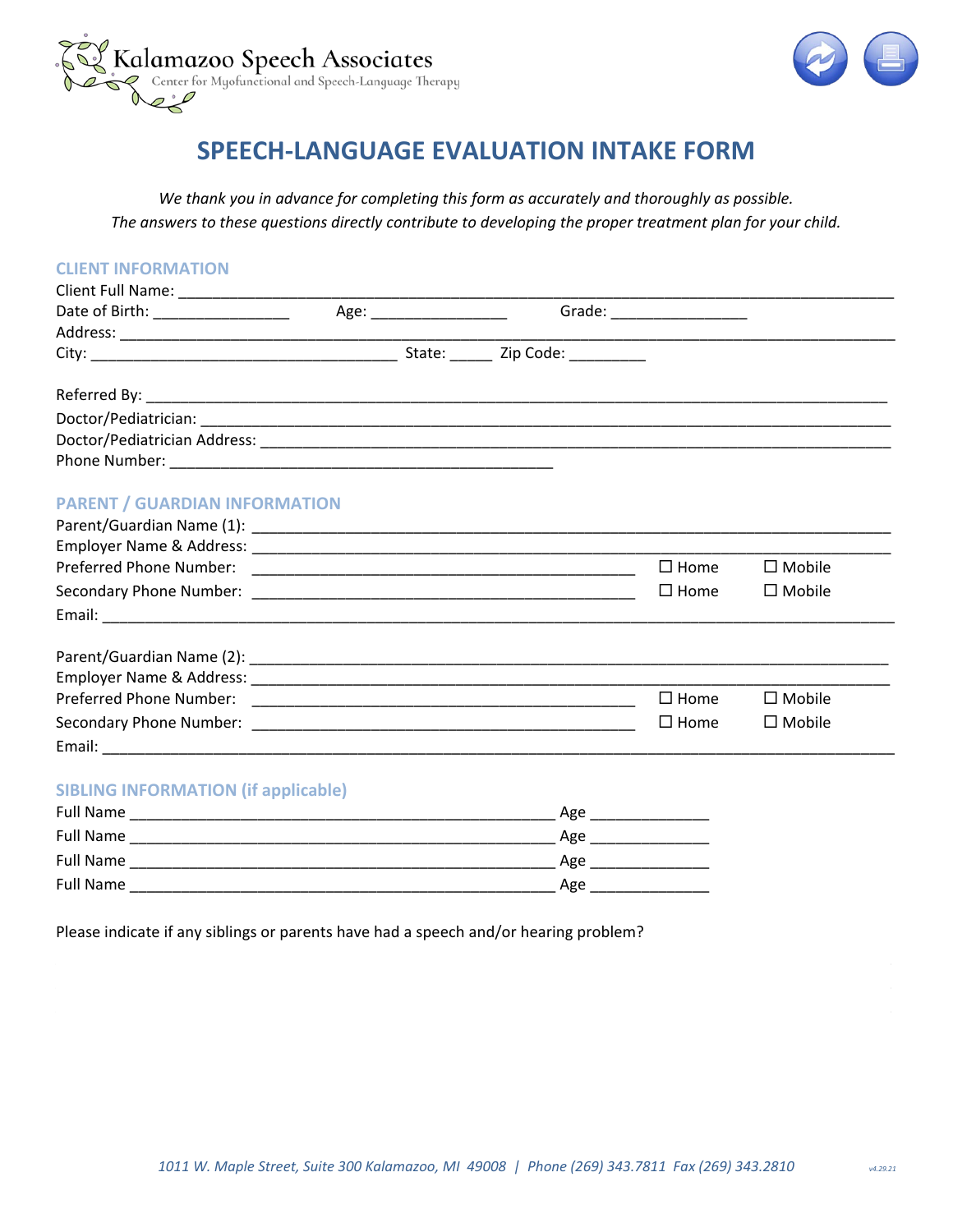### **BIRTH HISTORY**

| Age of parent(s) at child's birth:<br>Parent 1: _____ Parent 2: ____<br>Pregnancy:<br>$\Box$ Normal<br>$\Box$ Difficulties<br>Specify Difficulties (if any):                                                                            | Birth:<br>Weight: _____ lbs.<br>Length: _____ inches<br>Order of birth:<br>$\Box$ Required Oxygen<br>$\Box$ Jaundiced<br>$\Box$ Light Treatment<br>$\Box$ Other: |
|-----------------------------------------------------------------------------------------------------------------------------------------------------------------------------------------------------------------------------------------|------------------------------------------------------------------------------------------------------------------------------------------------------------------|
| Labor & Delivery:<br>Length of Hard Labor: ____ hrs.<br>$\Box$ Premature $\Box$ # days<br>$\Box$ No Complications<br>$\Box$ Late $\_\_\_\#$ days<br>$\Box$ Instruments Used $\Box$<br>$\Box$ Caesarean Section<br>$\Box$ Breech         | Difficulties with:<br>$\Box$ Health<br>$\Box$ Feeding<br>$\Box$ Sleeping<br>Please explain:                                                                      |
| <b>DEVELOPMENTAL HISTORY</b><br>Note the age at which the following took place:<br>Sitting alone _____ months Walking alone ____ months<br>Creeping on all fours ____ months<br>meningitis, ear infections, heart trouble).             | Toilet trained: □ Day □ Night<br>List any medical conditions that might have affected your child's speech/language development (e.g., seizures,                  |
| Please indicate if your child has experienced any of the following conditions:<br>$\Box$ Ear infections ( $\Box$ frequent $\Box$ occasional) $\Box$ Dental problems<br>$\Box$ Vision problems<br>$\Box$ Allergies, please specify type: | $\Box$ Enlarged tonsils and/or adenoids<br>$\Box$ Asthma                                                                                                         |
| When was your child's hearing last evaluated/screened?                                                                                                                                                                                  |                                                                                                                                                                  |

Date: \_\_\_\_\_\_\_\_\_ Location: \_\_\_\_\_\_\_\_\_\_\_\_\_\_\_\_\_\_\_\_\_\_\_\_\_\_\_\_\_\_\_\_\_\_\_\_\_\_\_\_\_\_\_\_\_\_\_\_\_\_\_\_\_\_\_\_\_\_\_\_\_\_\_\_\_\_\_\_\_

Recommendations: \_\_\_\_\_\_\_\_\_\_\_\_\_\_\_\_\_\_\_\_\_\_\_\_\_\_\_\_\_\_\_\_\_\_\_\_\_\_\_\_\_\_\_\_\_\_\_\_\_\_\_\_\_\_\_\_\_\_\_\_\_\_\_\_\_\_\_\_\_\_\_\_\_\_\_

Does your child take any medications (Please Specify)? \_\_\_\_\_\_\_\_\_\_\_\_\_\_\_\_\_\_\_\_\_\_\_\_\_\_\_\_\_\_\_\_\_\_\_\_\_\_\_\_\_\_\_\_\_\_\_\_\_\_\_\_\_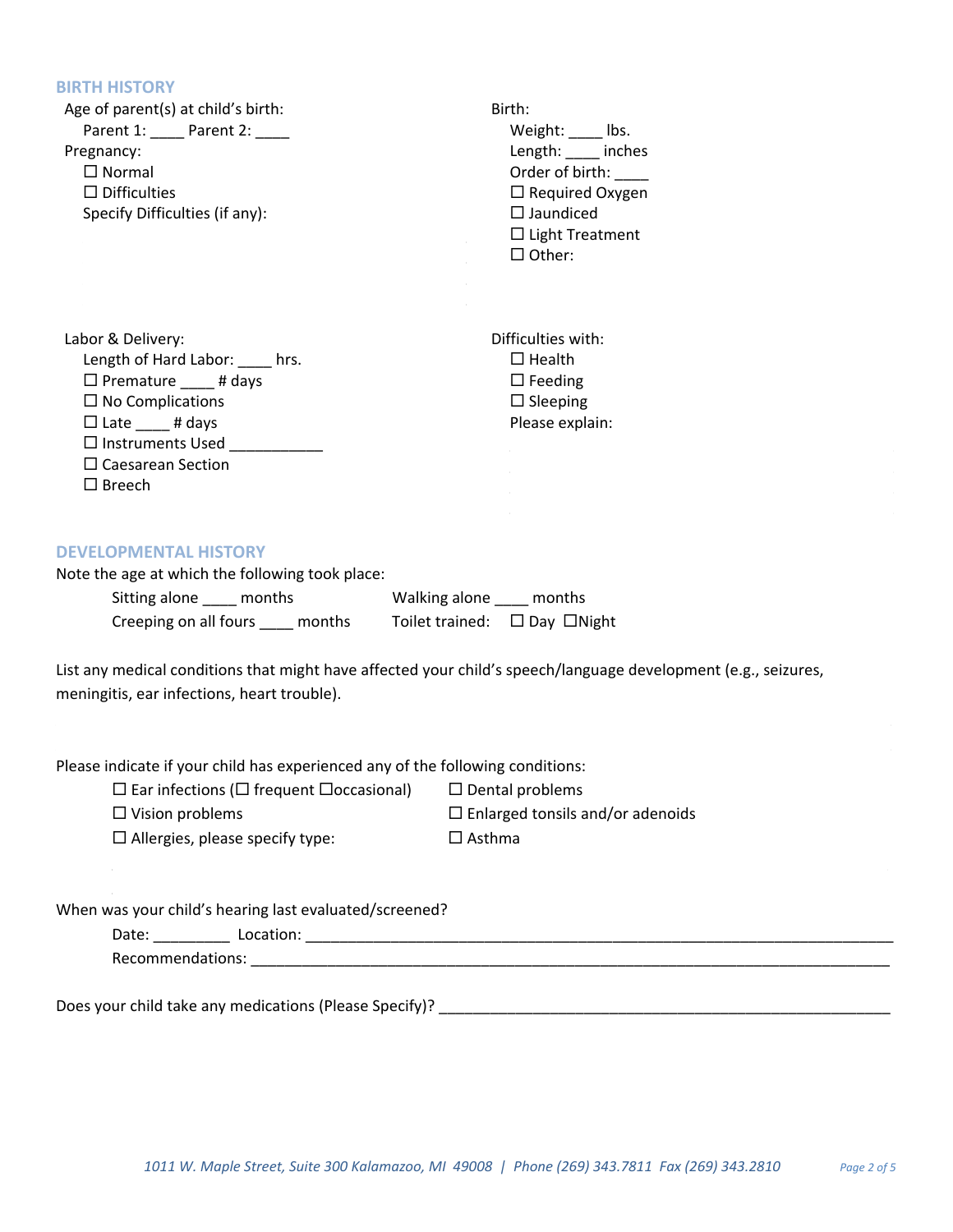### **MED**

| <b>MEDICAL</b>                                                                                                            |
|---------------------------------------------------------------------------------------------------------------------------|
| □ Adenoids _______________(Date)                                                                                          |
| $\square$ Tonsils ________________ (Date)                                                                                 |
| □ Pressure equalization (PE) tubes ______________(Date)                                                                   |
| □ Tongue-tie _____________(Date)                                                                                          |
| □ Cleft lip/palate repair ______________(Date)                                                                            |
|                                                                                                                           |
| Hospitalizations:                                                                                                         |
|                                                                                                                           |
|                                                                                                                           |
| Serious Illnesses:                                                                                                        |
|                                                                                                                           |
|                                                                                                                           |
|                                                                                                                           |
| SPEECH/LANGUAGE HISTORY AND DEVELOPMENT                                                                                   |
| □ Turned head toward noise ______________(date)                                                                           |
| $\Box$ Babbled ______________(date)                                                                                       |
| □ Said single words _____________(date)                                                                                   |
| □ Combined two words together ____________(date)                                                                          |
|                                                                                                                           |
| Check all that apply to your child:                                                                                       |
| $\square$ Seems to be delayed in learning to talk.<br>$\square$ Sometimes communicates with sounds/words.                 |
| $\square$ Does not seem to try to communicate.<br>$\square$ Communicates primarily with gestures.                         |
| $\Box$ Uses at least three-to-four-word sentences. $\Box$ Uses complete sentences.                                        |
| $\Box$ Understands you as well as he/she should.<br>$\Box$ Repeats sounds/words frequently.                               |
| $\Box$ Follows one-part directions (e.g., "Give me the book.")<br>$\Box$ Echoes what you and other people say.            |
| $\Box$ Follows two-part directions (e.g., "Get your pajamas and bring them to the bathroom.")                             |
|                                                                                                                           |
| If your child talks in sentences, are they complete and correct (e.g., "The dog is big," "Mommy is cooking," "She sits on |
| the chair.") or are they incomplete (e.g., "Dog big," "Mommy cooking," "Her sit on the chair.")? Give examples:           |

|                                                                           |                                   | Who understands your child most of the time? |                  |                  |                                                                                                                                                                                                                                                        |
|---------------------------------------------------------------------------|-----------------------------------|----------------------------------------------|------------------|------------------|--------------------------------------------------------------------------------------------------------------------------------------------------------------------------------------------------------------------------------------------------------|
|                                                                           | $\Box$ Parents                    | $\Box$ Brothers/Sisters                      | $\Box$ Relatives | $\Box$ Strangers | $\Box$ Playmates                                                                                                                                                                                                                                       |
| How often do you understand your child's speech? (estimated percentage) % |                                   |                                              |                  |                  |                                                                                                                                                                                                                                                        |
|                                                                           | Have you noticed that your child: |                                              |                  |                  |                                                                                                                                                                                                                                                        |
|                                                                           | $\Box$ Doesn't speak clearly?     | $\Box$ Consistently has a hoarse voice?      |                  |                  | $\Box$ Leaves off parts of words? $\Box$ Becomes frustrated when not understood?<br>$\Box$ Has difficulty getting his/her needs met at home?<br>$\Box$ Has problems eating (sucking, swallowing, chewing, drooling, gagging, choking, coughing, etc.)? |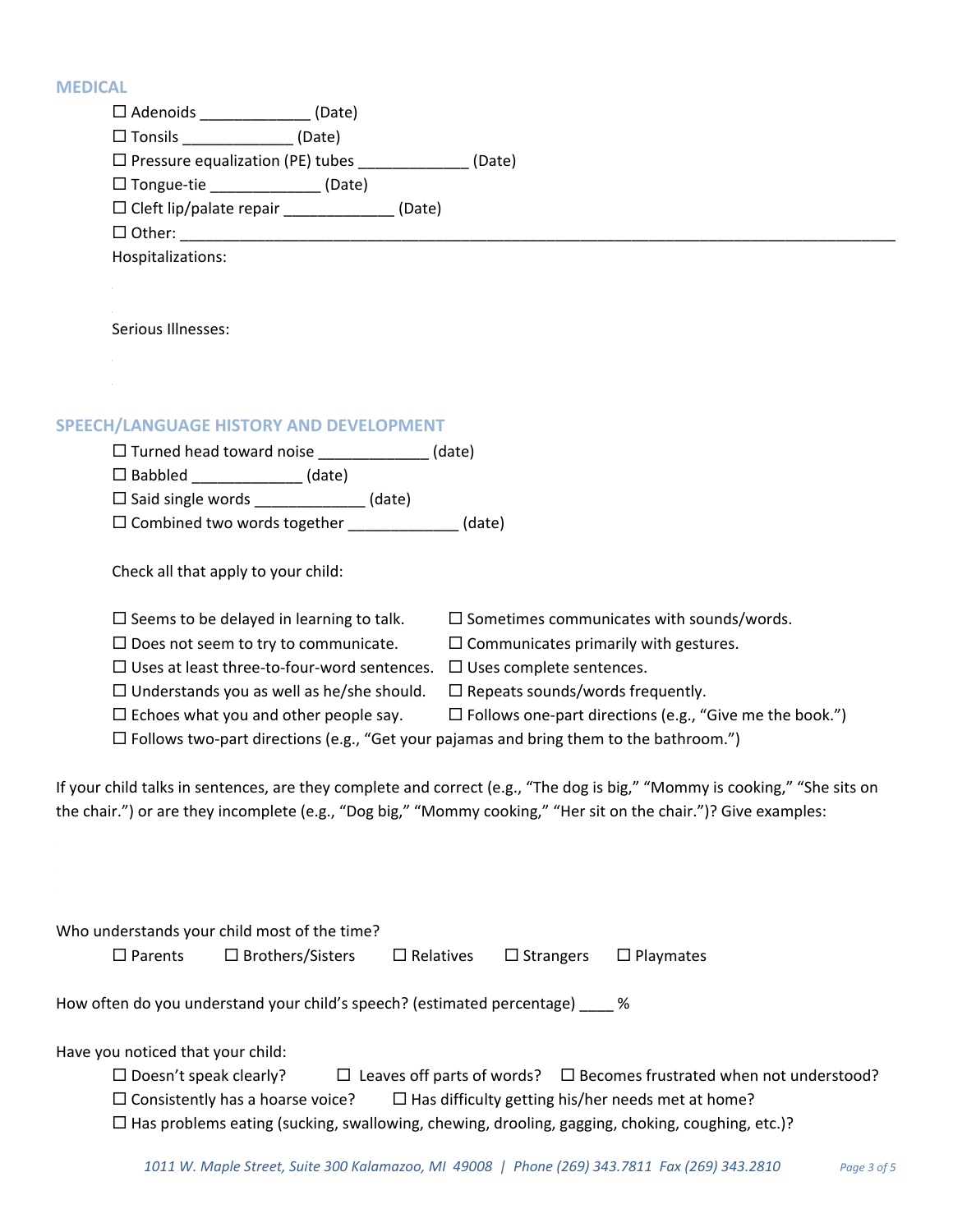| Has your child had previous speech-language therapy? $\Box$ Yes $\Box$ No                                    |                                         |                                |
|--------------------------------------------------------------------------------------------------------------|-----------------------------------------|--------------------------------|
|                                                                                                              |                                         |                                |
|                                                                                                              |                                         |                                |
| Does your child currently receive speech-language therapy services? $\Box$ Yes $\Box$ No                     |                                         |                                |
|                                                                                                              |                                         |                                |
|                                                                                                              |                                         |                                |
| <b>BEHAVIOR/PLAY CHARACTERISTICS</b>                                                                         |                                         |                                |
| $\Box$ No specific problems                                                                                  | $\square$ Easily frustrated             | $\Box$ Difficult to discipline |
| $\Box$ Plays well with other children                                                                        | $\Box$ Fights frequently with playmates |                                |
| Does your child:                                                                                             |                                         |                                |
| $\Box$ Play well alone?                                                                                      | $\Box$ Prefer to play alone?            | $\Box$ Pretend during play?    |
| $\Box$ Prefer to be a follower?                                                                              | $\Box$ Prefer to be a leader?           |                                |
| $\Box$ Look at your face while communicating verbally or non-verbally?                                       |                                         |                                |
| $\Box$ Play activities for a period of five minutes or longer without distraction?                           |                                         |                                |
|                                                                                                              |                                         |                                |
|                                                                                                              |                                         |                                |
|                                                                                                              |                                         |                                |
|                                                                                                              |                                         | Grade: _____                   |
|                                                                                                              |                                         |                                |
| Is your child's performance at school:                                                                       |                                         |                                |
| $\Box$ Below average $\Box$ Above average<br>$\square$ Average                                               |                                         |                                |
|                                                                                                              |                                         |                                |
|                                                                                                              |                                         |                                |
| What subject(s) are difficult for your child?                                                                |                                         |                                |
| Has your child ever skipped a grade or been held back? $\Box$ Yes $\Box$ No                                  |                                         |                                |
|                                                                                                              |                                         |                                |
| Please describe any special education services (including speech therapy) your child has received at school: |                                         |                                |
|                                                                                                              |                                         |                                |
|                                                                                                              |                                         |                                |
| Please note any specific concerns you have regarding your child's current performance at school              |                                         |                                |
|                                                                                                              |                                         |                                |
|                                                                                                              |                                         |                                |
|                                                                                                              |                                         |                                |
|                                                                                                              |                                         |                                |
| <b>ADDITIONAL INFORMATION</b>                                                                                |                                         |                                |
| Please describe your child's speech-language problem in your own words:                                      |                                         |                                |